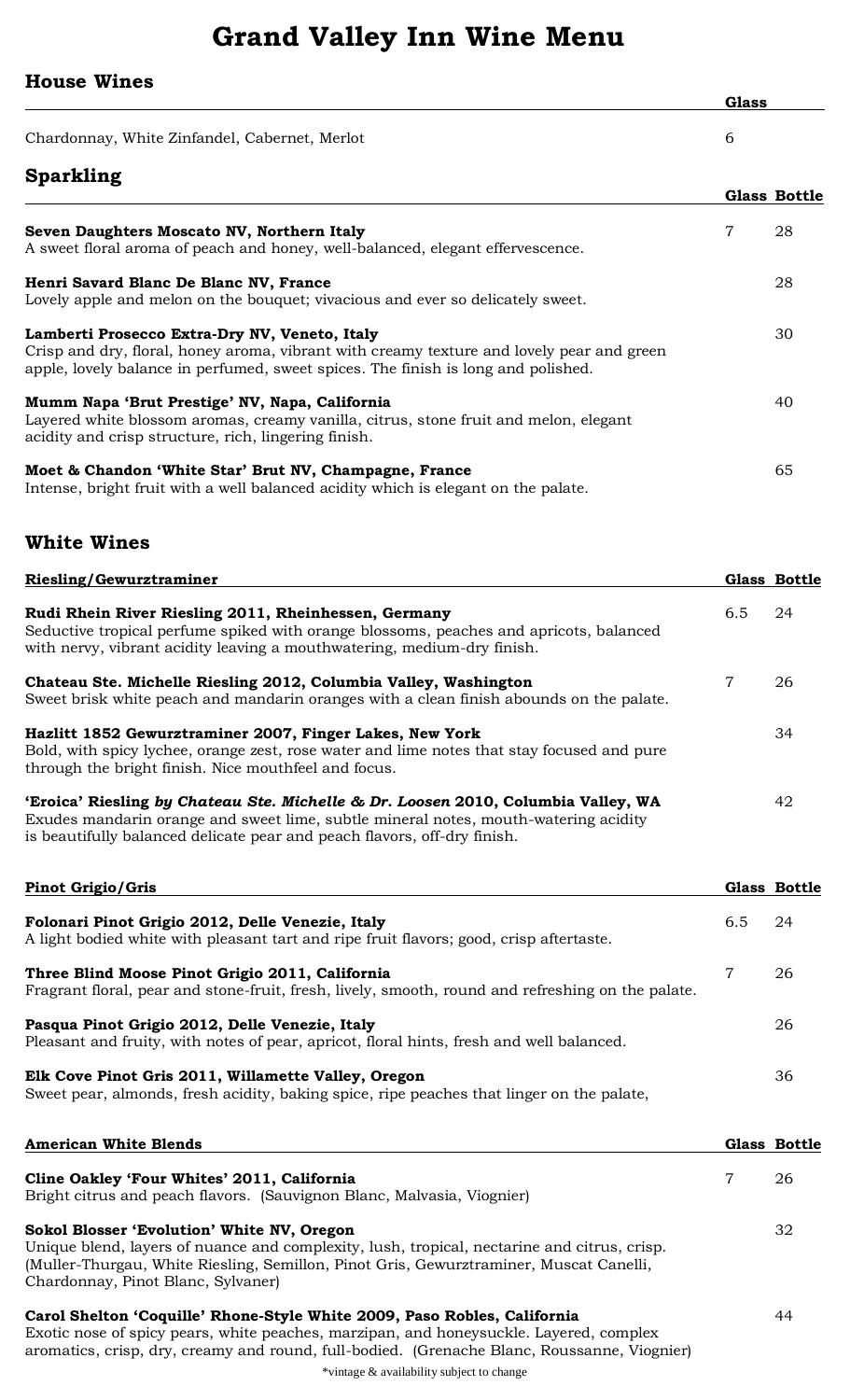| <b>Other European Whites</b>                                                                                                                                                                                                                                    |                | <b>Glass Bottle</b> |
|-----------------------------------------------------------------------------------------------------------------------------------------------------------------------------------------------------------------------------------------------------------------|----------------|---------------------|
| Torres Sangre de Toro 'Vina Sol' White 2010, Catalunya, Spain<br>Flowers, ripe pear, apple, peach, with touch of mandarin. Firm, fresh, long, elegant. (Parellada)                                                                                              | $\overline{7}$ | 25                  |
| Hugel 'Gentil' White 2010, Alsace, France<br>Elegant and fresh, with spring blossom, jasmine, white rose, green apple and white peach.<br>Crisp, irresistible, aromatic finish. (Gewurztraminer, Muscat, Riesling, Pinot Gris, Sylvaner)                        |                | 32                  |
| Mouton Cadet Blanc 2011, Bordeaux, France<br>Citrus and white blossom, nice mineral touch on the finish, good balance between roundness<br>and freshness, highly elegant. (Sauvignon Blanc, Semillon, Musacadelle)                                              |                | 28                  |
| Louis Latour 'Duet' Chardonnay/Viognier 2012, Coteaux de l'Ardeche, France<br>Aromas of white flowers, good balance, nice roundness, remarkable power.                                                                                                          | 8              | 30                  |
| <b>Sauvignon Blanc</b>                                                                                                                                                                                                                                          |                | <b>Glass Bottle</b> |
| Veramonte Sauvignon Blanc 'La Gloria' 2012, Casablanca Valley, Chile<br>Fresh stone fruit, zesty citrus, herbs, floral accents, melon and that linger on the palate.                                                                                            | $\overline{7}$ | 26                  |
| Brancott Sauvignon Blanc 2012, Marlborough, New Zealand<br>Aromas of ripe capsicum, gooseberry and grapefruit, with apparent tropical fruit notes.                                                                                                              | 7.5            | 28                  |
| Wairau River Sauvignon Blanc 2012, Marlborough, New Zealand<br>Gooseberry, passion fruit, generous palate, refinement and elegance finishing with great length.                                                                                                 |                | 34                  |
| Drylands Sauvignon Blanc 2011, Marlborough, New Zealand<br>Passion fruit, zesty citrus, lively, tropical fruit notes, intensely flavored, elegant wine.                                                                                                         |                | 35                  |
| Ferrari Carano Fume Blanc 2011, Sonoma County, California<br>Citrus, kiwi, melon and a touch of grass, complemented by grapefruit, lemon, mango, and<br>guava, crisp freshness, subtle oak character from barrel aging adds complexity and depth.               |                | 38                  |
| Girard Sauvignon Blanc 2009, Napa Valley, California<br>Clean, fresh, crisp, with lush pineapple, guava, banana; fresh-cut grapefruit and tangy lemon zest.                                                                                                     |                | 40                  |
| Pascal Jolivet Pouilly Fume 2010, Loire, France<br>Piquant, minerally, austere, and very clean nose, open, fresh, and direct, with ripe fruit<br>flavor. Clean biting finish; very youthful; minerally flavors resurface.                                       |                | 50                  |
| Chardonnay                                                                                                                                                                                                                                                      |                | Glass Bottle        |
| Salmon Creek Chardonnay 2012, California<br>Lively combination of apple, fig and pineapple flavors, with a soft, round finish.                                                                                                                                  | 7              | 26                  |
| Veramonte Chardonnay Reserva 2009, Casablanca Valley, Chile<br>Fresh tropical fruit with a hint of toasty oak, peach and nectarine flavors, tangy green<br>apple, slight floral and mineral notes, fresh, vibrant finish.                                       |                | 28                  |
| Kendall-Jackson Chardonnay Vintner's Reserve 2012, California<br>Green apples, peaches, honey, vanilla, lemon, pineapple and mango, spiced nuts, oak, round.                                                                                                    | 8              | 30                  |
| Villa Mt. Eden Chardonnay Grand Reserve 2008, Santa Maria Valley, California<br>Bien Nacido Vineyard, Refreshingly crisp with a rich finish.                                                                                                                    | 8.5            | 32                  |
| Sonoma Cutrer Chardonnay 2010, Sonoma Coast, California<br>Peach, nectarine, honey, light floral, toast, butterscotch, grapefruit, cantaloupe. Richly textured,<br>mouth-coating acidity, round and creamy, finishes with apple, toasted nuts and barrel spice. |                | 38                  |
| Chalone Chardonnay 2012, Monterey, California<br>Ripe pear, green apple, hazelnut, vanilla, baking spice, weighty oak, creamy, vibrant acids.                                                                                                                   |                | 42                  |
| Schild Chardonnay (unoaked) 2010, Barossa Valley, Australia<br>Stone fruit and melon combine with solid weight and taut structure, providing balance to this wine.                                                                                              |                | 45                  |
| Frank Family Chardonnay 2010, Napa Valley, California<br>Ripe aromas of a freshly baked apple pie, old fashioned vanilla cream soda, and roasted<br>almonds. Fleshy and smooth, integrated toasty oak, concentrated fruit, elegant finish.                      |                | 48                  |
| Louis Latour Meursault Blanc 2008, Côte de Beaune, France<br>Lightly oaky aroma, notes of acacia flowers and honey, clean, impressive length, citrus<br>note, opulence and a minerally freshness, coupled with rich, fat flavors.                               |                | 55                  |
| Robert Young Chardonnay 2007, Alexander Valley, California<br>This wine has rich aromas of sweet red apple, pineapple, and tropical fruits. It is spicy,<br>has a zest of lemon and cream and a little vanilla.                                                 |                | 60                  |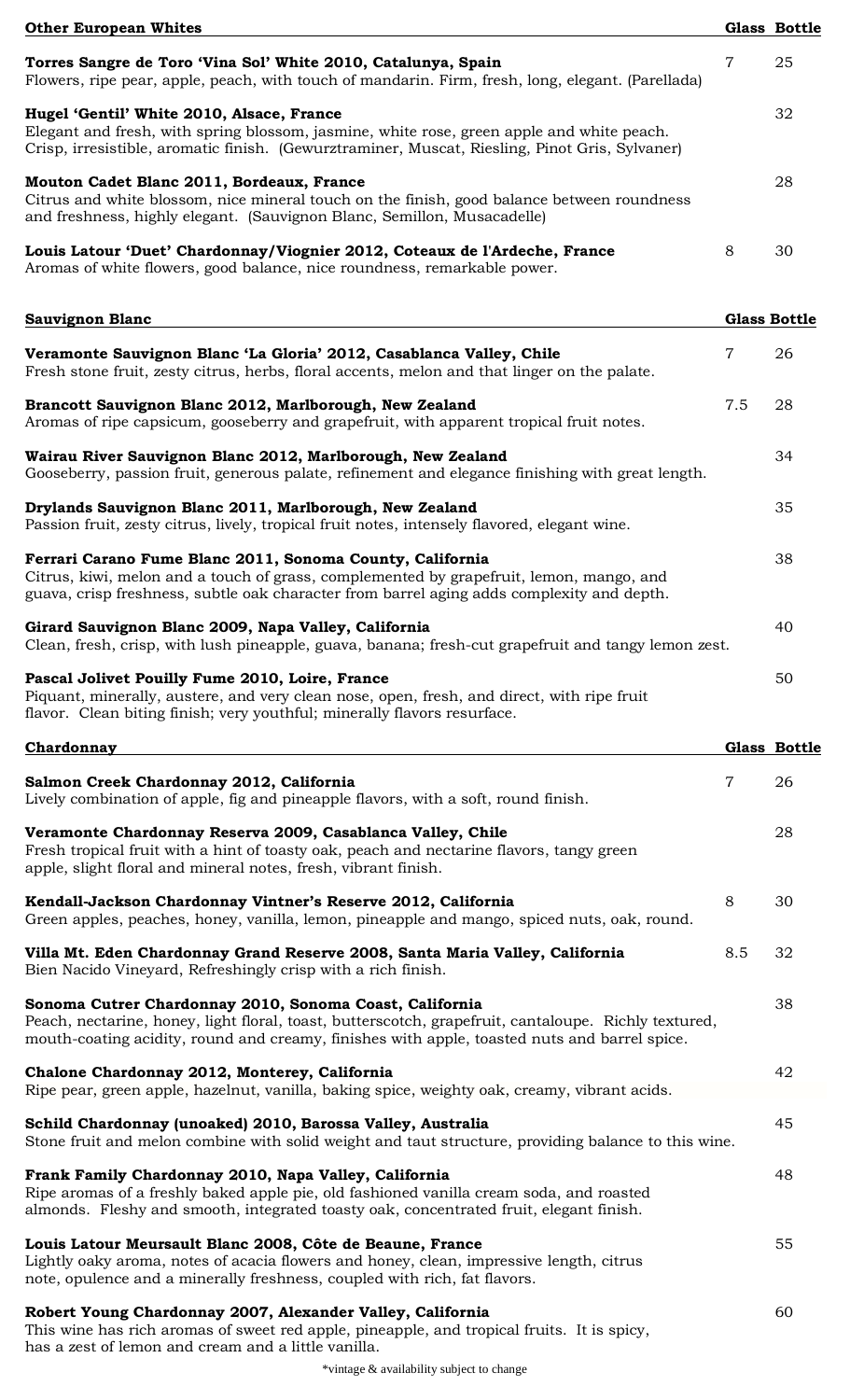| Rose                                                                                                                                                                                               |     | <b>Glass Bottle</b> |
|----------------------------------------------------------------------------------------------------------------------------------------------------------------------------------------------------|-----|---------------------|
| Beringer White Zinfandel 2012, California<br>Fresh red berry, citrus & melon, the finish is rounded with subtle hints of nutmeg and clove.                                                         | 6.5 | 24                  |
| Jaboulet Parallel 45 Rose 2010, Cotes Du Rhone, France<br>Crisp, dry, impeccably clean and intensely flavored, good length, vibrant strawberry, cherry<br>and rosehip. (Grenache, Cinsault, Syrah) |     | 31                  |

## **Red Wines**

| <b>Pinot Noir</b>                                                                                                                                                                                                                                    |                | Glass Bottle        |
|------------------------------------------------------------------------------------------------------------------------------------------------------------------------------------------------------------------------------------------------------|----------------|---------------------|
| Salmon Creek Pinot Noir 2012, California<br>Youthful, red berry fruit and cherry flavors, a touch of earthy dimensions.                                                                                                                              | $\overline{7}$ | 26                  |
| Parducci Pinot Noir Small Lot 2011, Mendocino, California<br>The bouquet reveals interesting aromas of fresh spearmint, dark berries and ripe plums<br>with a hint of cocoa. This spicy, minty, ripe berry flavors are full and rich on the palate.  |                | 28                  |
| Estancia Pinot Noir Pinnacles Ranch 2011, Monterey, California<br>Raspberry, baking spice, cigar box, black cherries, bright fruit and nicely integrated oak,<br>medium-body, rich, concentrated, elegant tannins, lingering silky finish.           |                | 33                  |
| Sanford Pinot Noir 'Flora de Campo' 2011. Santa Barbara, California<br>Raspberry and cherry with a hint of cranberry, pepper and some earthiness, bright berries<br>with some earthiness, medium bodied and elegant.                                 |                | 36                  |
| Duckpond Pinot Noir 2010, Willamette Valley, Oregon<br>Sleek and tangy, tightly focusing its cherry, raspberry, and mineral flavors on a taut frame.<br>Refreshing with tobacco and smoke notes. Finishing with intensity and a hint of black olive. |                | 38                  |
| Joseph Drouhin Chorey Les Beaune 2009, Burgundy, France<br>Some earthiness, followed by a cherry note, light, bright and earthy, pretty red fruit, lots<br>of charm, vibrant flavors that culminate in a slightly edgy finish.                       |                | 42                  |
| Calera Pinot Noir 2010, Central Coast, California<br>Expressive red fruit, flowers, spices and mint. Lovely mid-palate, juicy, elegant, polished.                                                                                                    |                | 44                  |
| Clos Du Val Pinot Noir 2008, Carneros, California<br>Aromatic spices, bright raspberry, red currant, and pomegranate, rich complex layers of<br>fruit and spice fill the mouth with notes of mature cherries. An elegant and lingering finish.       |                | 47                  |
| Adelsheim Pinot Noir 2011, Willamette Valley, Oregon<br>Candied cherry, pomegranate and raspberry, on the nose and the palate. Light touch nutmeg,<br>cinnamon, all-spice. Elegantly textured with seamlessly integrated, silky, polished tannins.   |                | 48                  |
| DeLoach Pinot Noir 2011, Russian River Valley, California<br>Strawberry jam and a touch of mint, almost "Beaujolais" in style. To the taste, cherries,<br>pomegranate, and cranberry, with a hint of tobacco to round out the palate.                |                | 44                  |
| Merlot                                                                                                                                                                                                                                               |                | Glass Bottle        |
| Salmon Creek Merlot 2012, California<br>Great depth, plum, strawberry, cranberry flavors. Soft tannins, long satisfying finish.                                                                                                                      | 7              | 26                  |
| Chateau Ste. Michelle Merlot 'Indian Wells' 2010, Columbia Valley, Washington<br>Ripe berry fruit aromas and jammy, full bodied, with a round, supple finish.                                                                                        |                | 34                  |
| Trefethen Merlot 2010, Napa Valley, California<br>Rich and layered, savory aromas of cherry, bay leaf, cedar, leather and spice, lush flavors<br>of ripe raspberry, smoky molasses, finishing with a lingering hint of black pepper.                 |                | 40                  |
| Clos Du Val Merlot 2009, Napa Valley, California<br>Complex yet vibrant black fruit, spice, dark chocolate and a hint of toast. Warm and<br>rich, flavors of black cherry and blueberry punctuated with a silky, lingering finish.                   |                | 45                  |
| <b>Carmenere</b>                                                                                                                                                                                                                                     |                | <b>Glass Bottle</b> |
| Santa Carolina Carmenere Reserva, 2009 Rapel Valley, Chile<br>Exuberant fruity aromas, hints of violets and soft spicy notes, elegant and full-bodied,                                                                                               |                | 27                  |

concentrated and complex, with a firm structure, fine tannins and a long and tasting finish.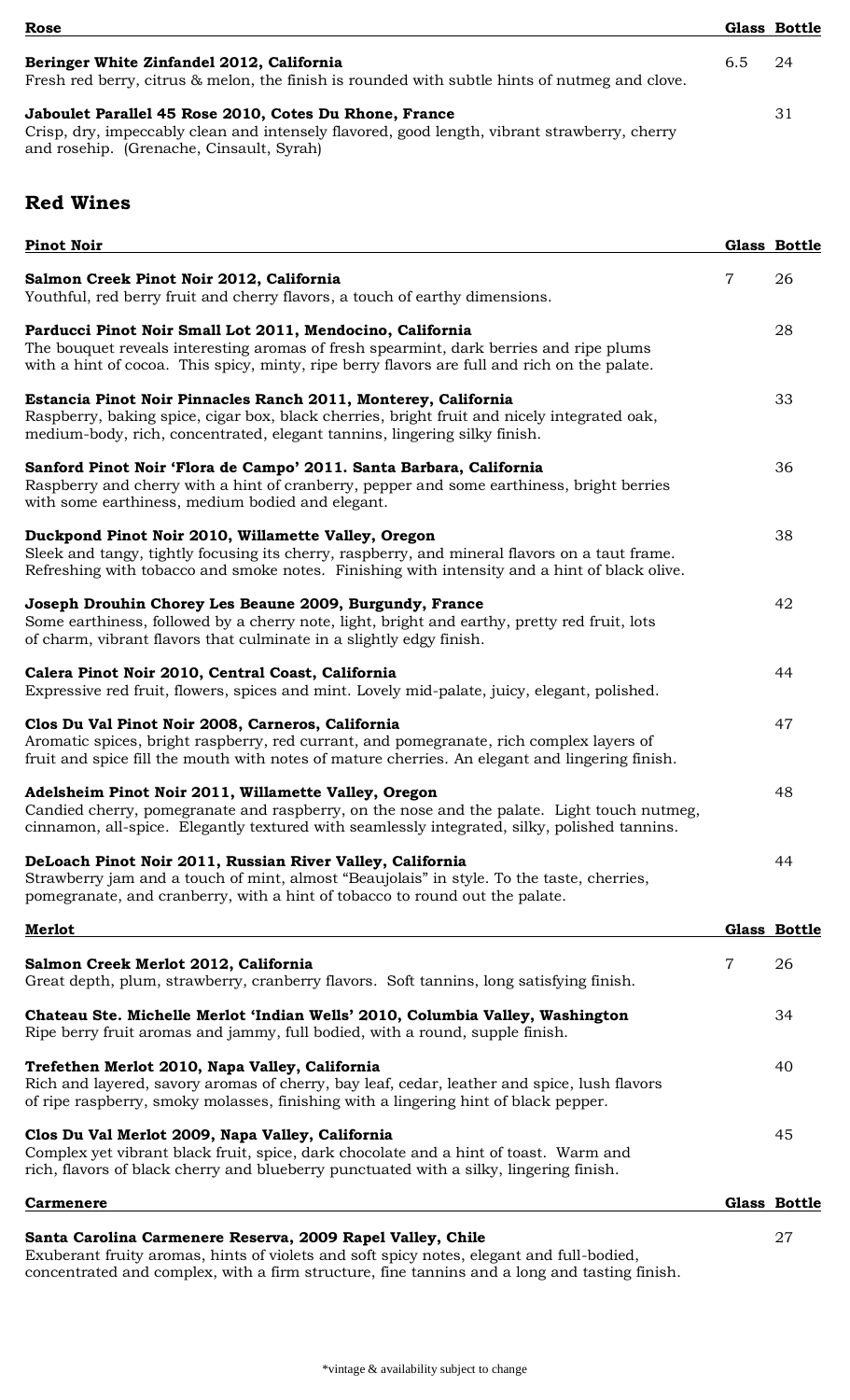| <b>Malbec</b>                                                                                                                                                                                                                                                   |                | <b>Glass Bottle</b> |
|-----------------------------------------------------------------------------------------------------------------------------------------------------------------------------------------------------------------------------------------------------------------|----------------|---------------------|
| Gascon Malbec 2011, Mendoza, Argentina<br>Full bodied, elegant, soft round tannins; blackberry, blueberry, dark cherry, a hint of mocha.                                                                                                                        |                | 26                  |
| Alamos Malbec 2012, Mendoza Argentina<br>Ripe black fruits, black pepper spice, floral notes. Full yet soft and supple, with black<br>raspberry and currant flavors mingled with notes of sweet spice and a touch of leather.                                   | 8              | 28                  |
| Steele Writers Block Malbec 2010, Lake County, California<br>Complex, fleshy dark fruit, floral, bramble, toasted oak, supple mouth-feel, bright acidity,<br>opulent, fairly smooth, significant tannins, prolonged after-taste                                 |                | 30                  |
| Antigal 'One' Malbec 2010, Mendoza, Argentina<br>Very intense red color with deep violet hues, intense fruit on the nose with significant<br>notes of oak and a very silky, but concentrated palate with a balanced and elegant finish.                         |                | 32                  |
| Graffigna Malbec Gran Reserve 2008, San Juan, Argentina<br>Very ripe blackberries and black pepper, smooth, ripe and well integrated tannins that are<br>rounded and velvety, finish is complex, with notes of coffee, vanilla and toasted.                     |                | 37                  |
| Petite Sirah/Syrah/Shiraz                                                                                                                                                                                                                                       |                | <b>Glass Bottle</b> |
| Concannon 'Conservancy' Petite Sirah 2009, Livermore Valley, California<br>Fantastic depth and character, blackberries, chocolate, mocha, plum, notes of molasses,<br>cedarwood, ripe mulberries, complemented by soft, creamy oak tones, smooth, silky finish. | 7.5            | 28                  |
| Barossa E Minor Shiraz 2009, Barossa Valley, Australia<br>The nose gives lifted ripe cherry and dark berry fruit, with subtle background oak. The<br>palate shows a firm tannin body, ripe fruit flavors and soft length.                                       |                | 32                  |
| Montes 'Alpha' Syrah 2009, Colchagua Valley, Chile<br>Enchanting floral aromas accompanied by tobacco and leathery notes. Powerful and full<br>bodied to the palate, with soft and mature tannins and a very long and elegant finish.                           |                | 41                  |
| Yangara Estate Shiraz 2010, McLaren Vale, Australia<br>Intensely concentrated, wonderfully complexity, rich blackberry, raspberry, dark<br>chocolate, hint of spice, eucalypt and anise, supple, medium bodied, well balanced.                                  |                | 44                  |
| Shafer 'Relentless' Syrah 2009, Napa Valley, California<br>Heady, beautifully balanced, spectacular aromatics of smoked blackberries, crème de<br>cassis, tobacco, mineral, and chocolate, full-bodied, concentrated, perfectly balanced.                       |                | 110                 |
| <b>Zinfandel</b>                                                                                                                                                                                                                                                |                | Glass Bottle        |
| Cline Cellars Zinfandel 2011, California<br>Black cherry, raspberry, spice, lasting finish, vanilla, firm, supple tannins add complexity.                                                                                                                       | $\overline{7}$ | 26                  |
| Brazin Zinfandel Old Vine 2010, Lodi, California<br>Big, bold aromas of spice and mocha, plum and chocolate, rich tannins, and vanilla<br>mocha, savor it's long, lingering finish.                                                                             |                | 32                  |
| Estancia Zinfandel Keyes Canyon 2010, Paso Robles, California<br>Rich dried plums, vanilla, dark chocolate, raspberries, cherries, cinnamon, long, rich finish.                                                                                                 |                | 33                  |
| Joel Gott Zinfandel 2008, California<br>Aromas of cocoa, raspberries, and ripe strawberries. on the palate the wine is round and<br>juicy with flavors of pepper, anise, dark cherry and spice, ending with a lingering finish.                                 |                | 35                  |
| The Federalist Zinfandel 2008, Dry Creek Valley, California<br>Bold black raspberry, toasty oak, ripe, zesty plum, dill and white pepper, firm tannins.<br>A portion of the proceeds to the VFW Foundation's Return the Favor program                           |                | 39                  |
| Tormaresca 'Torcicoda' Primitivo del Salento 2011, Puglia, Italy<br>Spicy, sweet spice, plum, blackberry, smoke, tobacco, leather and licorice. Soft flavors, good<br>body, warm with refined and long tannins, complex juicy finish.                           |                | 40                  |
| Girard Old Vines Zinfandel 2010, Napa Valley, California<br>The aroma and flavor profile includes Kirsch, raspberry preserves, red licorice and dark<br>plums with subtle notes of tobacco dried hay and cedar.                                                 |                | 43                  |
| Ridge 'East Bench' Zinfandel 2011, Dry Creek Valley, California<br>Rich, lusty and structured with brambly wild red berries, tobacco, bacon and white pepper, chalky yet<br>balanced tannins.                                                                   |                | 47                  |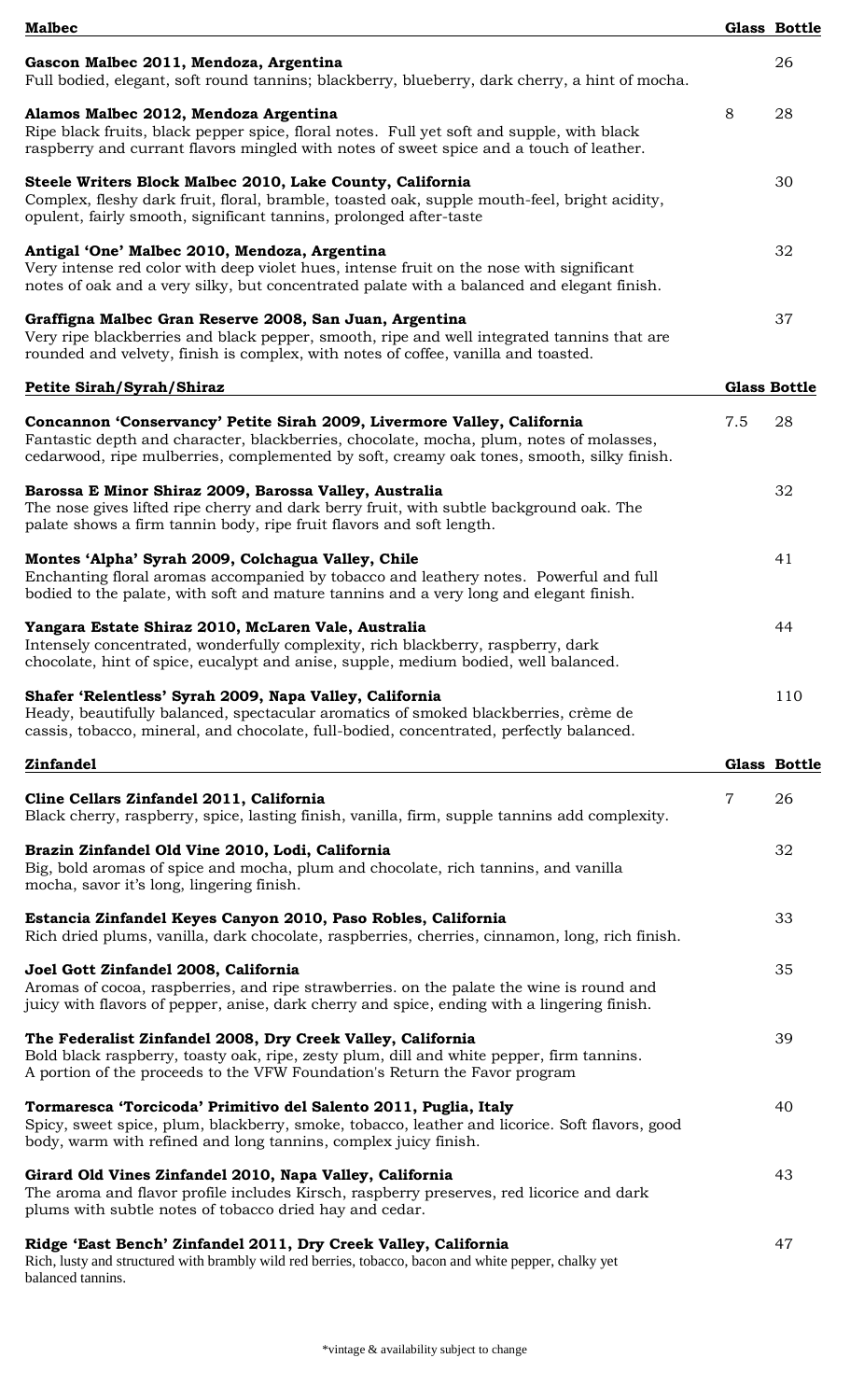| <b>Cabernet Sauvignon</b>                                                                                                                                                                                                                                                                                             |                | <b>Glass Bottle</b> |
|-----------------------------------------------------------------------------------------------------------------------------------------------------------------------------------------------------------------------------------------------------------------------------------------------------------------------|----------------|---------------------|
| Salmon Creek Cabernet Sauvignon 2012, California<br>Black cherry, plum, hints of mint and anise show gentle tannins on lingering finish.                                                                                                                                                                              | $\overline{7}$ | 26                  |
| Trapiche Cabernet Sauvignon Oak Cask 2011, Mendoza, Argentina<br>Ripe blackberries, cedar, and sexy vanilla, and with a mouthful of dark chocolate and<br>cherries that's lush and lovely on the palate.                                                                                                              |                | 29                  |
| Hogue Cellars 'Genesis' Cabernet Sauvignon 2008, Columbia Valley, Washington<br>This is a serious full-bodied wine with classic flavors of cassis and blackberry, along with<br>cocoa and maple, an earthy undertone, and light cedar and spice on the finish.                                                        |                | 32                  |
| Louis M. Martini Cabernet Sauvignon 2010, Napa Valley, California<br>Red cherry, plum, blackberry, underlying dustiness. Round, full mouth feel, fruit focused finish.                                                                                                                                                |                | 35                  |
| Paso Creek Cabernet Sauvignon 2011, Paso Robles, California<br>Rich vanilla and cocoa, combined with spicy blackberries and pepper. The tannins are muscular<br>with a structured mouthfeel leading to a supple finish with touches of anise and cherries.                                                            |                | 40                  |
| Ferrari Carano Cabernet Sauvignon 2009 and 2010, Alexander Valley, California<br>Blackberry syrup, boysenberry, spicy currant, espresso and caramel, decadent and enticing.<br>Rich, Bing cherry, chocolate, toffee and anise with excellent depth and showy tannins.                                                 |                | 50                  |
| Chateau Ste. Michelle Cabernet Sauvignon, Cold Creek Vineyard 2008, Columbia Valley, WA<br>Sweet, inviting silky, sexy structure, rich concentrated cassis, black plum & raspberry,<br>mocha, minerals, tobacco and mint, ripe acidity, chewy tannins, long finesse finish.                                           |                | 50                  |
| Antica Cabernet Sauvignon 2006, Napa Valley, California<br>Delicious purity of fruit, enticing violet, fresh blueberry, blackberry, red currant. Full-bodied,<br>graceful and supple, ending with a long, pure, and persistent finish.                                                                                |                | 75                  |
| Rodney Strong Cabernet Sauvignon, Brother's Ridge Vineyard 2006, Alexander Valley, CA<br>Exceptionally rich, intense and concentrated, layered with earthiness, rustic, chocolate, dense<br>chewy dark fruit, currant, anise, sage, cedar and tobacco, finishes with depth and dimension.                             |                | 92                  |
| Silver Oak Cellars Cabernet Sauvignon 2007, Napa Valley, California<br>Luscious blackberries, violets, cola, nutmeg, licorice. Velvety mouth feel and an elegant fruit finish.                                                                                                                                        |                | 125                 |
| <b>Intriguing Red Blends</b>                                                                                                                                                                                                                                                                                          |                | Glass Bottle        |
| Folie A Deux 'Ménage a Trios' 2011, California<br>Fresh, ripe, jammy, forward, silky soft finish. (Zinfandel, Merlot, Cabernet Sauvignon)                                                                                                                                                                             | 7.5            | 28                  |
| Decoy Red 2010, Napa Valley, California<br>Silky, mouth coating, layers of mocha, blackcurrant, plum, mulberry and cassis, hazelnut,<br>licorice. Subtle, sophisticated, soft and appealing. (Merlot, Cabernet Sauvignon, Petit Verdot)                                                                               |                | 40                  |
| Estancia Reserve Meritage 2010, Paso Robles, California<br>Intense blackberries and cherries, currants, nuances of anise and sage, accents of chocolate and<br>sweet oak, dusty tannins, elegant and lingering finish. (Cabernet Sauvignon, Merlot, Petite Verdot)                                                    |                | 40                  |
| Clos Du Bois 'Marlstone' 2006, Alexander Valley, California<br>Complex, ripe wild blackberry, plum, anise, notes of cigar box and brown spice. Powerfully, rich,<br>supple tannins followed by a luxurious, lengthy finish, wrapped in velvety notes of mocha.<br>(Cabernet Sauvignon, Merlot, Petite Verdot, Malbec) |                | 65                  |
| Spring Valley 'Uriah' 2009, Walla Walla Valley, Washington<br>Refined, complex, bright currant, clove, licorice, cigar box, almond paste, and orange extract.<br>Rich, bright acid and ripe cherry, polished tannins, very long finish, notes of roasted coffee.<br>(Merlot, Cabernet Franc, Petit Verdot, Malbec)    |                | 69                  |
| Charles Krug 'Generations' Family Reserve 2009, Napa Valley, California<br>Roasted chestnuts, candied cherries, blackberry and underlying mineral notes, rich,<br>round and persistent finish. (Cabernet Sauvignon, Merlot, Cabernet Franc, Petit Verdot)                                                             |                | 78                  |

\*vintage & availability subject to change